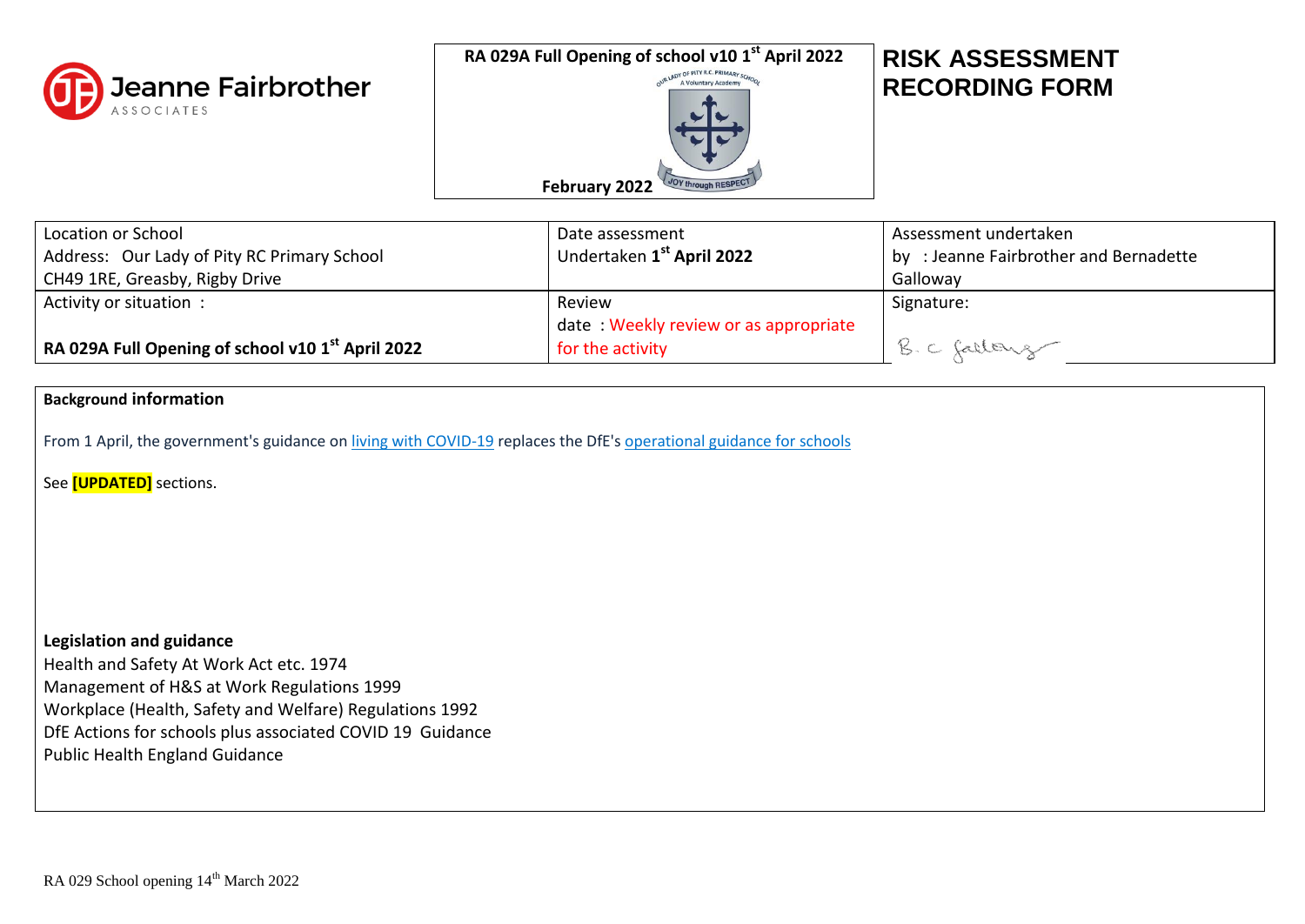| 1) Hazard / Activity            | 2) Who can be harmed and    | 3) What controls exist to reduce the risk?                              | <b>Risk Score</b> | 4) Any further action;   |
|---------------------------------|-----------------------------|-------------------------------------------------------------------------|-------------------|--------------------------|
|                                 | how?                        | Have you followed the hierarchy of controls (eliminate,                 | Consequence       | This should be included  |
|                                 |                             | substitute etc)                                                         | X Likelihood      | in the action plan below |
|                                 |                             |                                                                         |                   | (5)                      |
| <b>Failing to have adequate</b> | Staff, pupils, visitors,    | School has a Coronavirus (COVID-19) Contingency Plan risk               | $3X2=6$           |                          |
| outbreak management             | contractors increased risk  | assessment. See RA 029B Contingency plan latest version                 |                   |                          |
| plans to allow for              | of transmission of COVID 19 | (also known as an outbreak management plan) if restrictions             |                   |                          |
| stepping measures up            |                             | need to be implemented due to COVID 19 variants outbreak.               |                   |                          |
| and down.                       |                             | School will only:                                                       |                   |                          |
|                                 |                             | Consider attendance restrictions as a last resort<br>$\circ$            |                   |                          |
|                                 |                             | Keep measures to the minimum number of groups<br>$\circ$                |                   |                          |
|                                 |                             | possible                                                                |                   |                          |
|                                 |                             | Keep measures for the shortest amount of time<br>$\circ$                |                   |                          |
|                                 |                             | possible                                                                |                   |                          |
|                                 |                             | School will take extra steps to manage the transmission of              |                   |                          |
|                                 |                             | COVID-19 and seek public health advice if the number of                 |                   |                          |
|                                 |                             | positive cases reaches a certain threshold.                             |                   |                          |
|                                 |                             | School will follow measures recommended by the Local                    |                   |                          |
|                                 |                             | Authority, Director of Public Health and local protection               |                   |                          |
|                                 |                             | teams (HPTs) as part of the outbreak management                         |                   |                          |
|                                 |                             | responsibilities.                                                       |                   |                          |
|                                 |                             | School has updated its School Emergency Plan in line with               |                   |                          |
|                                 |                             | April 1 <sup>st</sup> DfE guidance: Emergency planning and response for |                   |                          |
|                                 |                             | education, childcare, and children's social care settings               |                   |                          |
|                                 |                             | which includes public health emergencies.                               |                   |                          |
|                                 |                             | School will refer to UK Health Security Agency (UKHSA)                  |                   |                          |
|                                 |                             | health protection in education and childcare settings                   |                   |                          |
|                                 |                             | School will consult local Public Health Teams to contain                |                   |                          |
|                                 |                             | any outbreak by following local health protection team                  |                   |                          |
|                                 |                             | advice below:                                                           |                   |                          |
|                                 |                             | <b>Cheshire &amp; Merseyside PHE contact 0344 225</b><br>$\circ$        |                   |                          |
|                                 |                             | 0562                                                                    |                   |                          |
|                                 |                             | <b>Greater Manchester Health Protection Unit</b>                        |                   |                          |
|                                 |                             | 0844 225 1295                                                           |                   |                          |
|                                 |                             | Wirral schools contact Wirral LA covid helpline<br>$\circ$              |                   |                          |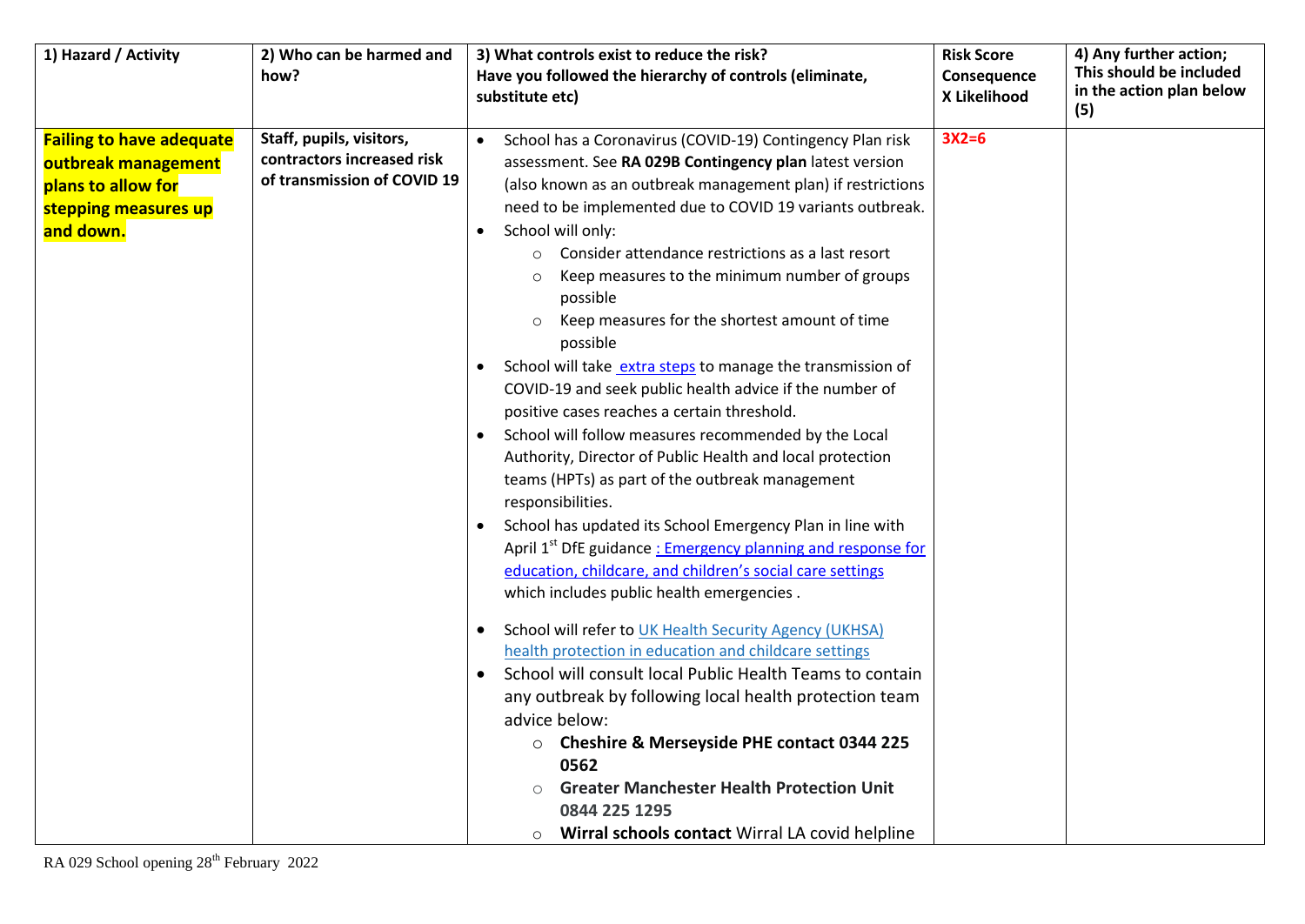|                                                                                                                    |                                                                                       | 0151 666 3600 email:                                                                                                                                                                                                                                                                                                                                                                                                                                                                                                                                                                                  |         |  |
|--------------------------------------------------------------------------------------------------------------------|---------------------------------------------------------------------------------------|-------------------------------------------------------------------------------------------------------------------------------------------------------------------------------------------------------------------------------------------------------------------------------------------------------------------------------------------------------------------------------------------------------------------------------------------------------------------------------------------------------------------------------------------------------------------------------------------------------|---------|--|
|                                                                                                                    |                                                                                       | covidschoolsupport@wirral.gov.uk                                                                                                                                                                                                                                                                                                                                                                                                                                                                                                                                                                      |         |  |
|                                                                                                                    |                                                                                       |                                                                                                                                                                                                                                                                                                                                                                                                                                                                                                                                                                                                       |         |  |
|                                                                                                                    |                                                                                       |                                                                                                                                                                                                                                                                                                                                                                                                                                                                                                                                                                                                       |         |  |
| <b>Face coverings</b>                                                                                              | Staff, pupils, visitors,<br>contractors increased risk<br>of transmission of COVID 19 | All settings - Face coverings are no longer advised for<br>pupils, staff and visitors in classrooms or communal<br>areas.<br>Staff and pupils should follow wider advice on face<br>coverings outside of school, including on transport to<br>and from school.<br>School may be advised by a director of public health that<br>$\bullet$<br>face coverings should temporarily be worn in communal<br>areas or classrooms (by pupils, staff and visitors, unless<br>exempt). School has contingency plans that cover this<br>possibility.<br>All settings - any staff who wish to wear a face covering | $3x2=6$ |  |
|                                                                                                                    |                                                                                       | in school will be supported to do so.                                                                                                                                                                                                                                                                                                                                                                                                                                                                                                                                                                 |         |  |
| <b>School fails to ensure good</b><br>hygiene & cleaning<br>standards in school to<br>reduce risk of transmission. | Staff, pupils, visitors,<br>contractors increased risk<br>of transmission of COVID 19 | Hand hygiene -<br>School will continue to e'nsure that staff & pupils maintain<br>high standards of hand hygiene.<br>Suitable facilities are provided for individuals to<br>$\bullet$<br>wash/sanitise their hands regularly<br>Cleaning<br>School will maintain appropriate cleaning regimes, using<br>standard products such as detergents with a focus on<br>frequently touched areas.                                                                                                                                                                                                             | $3x2=6$ |  |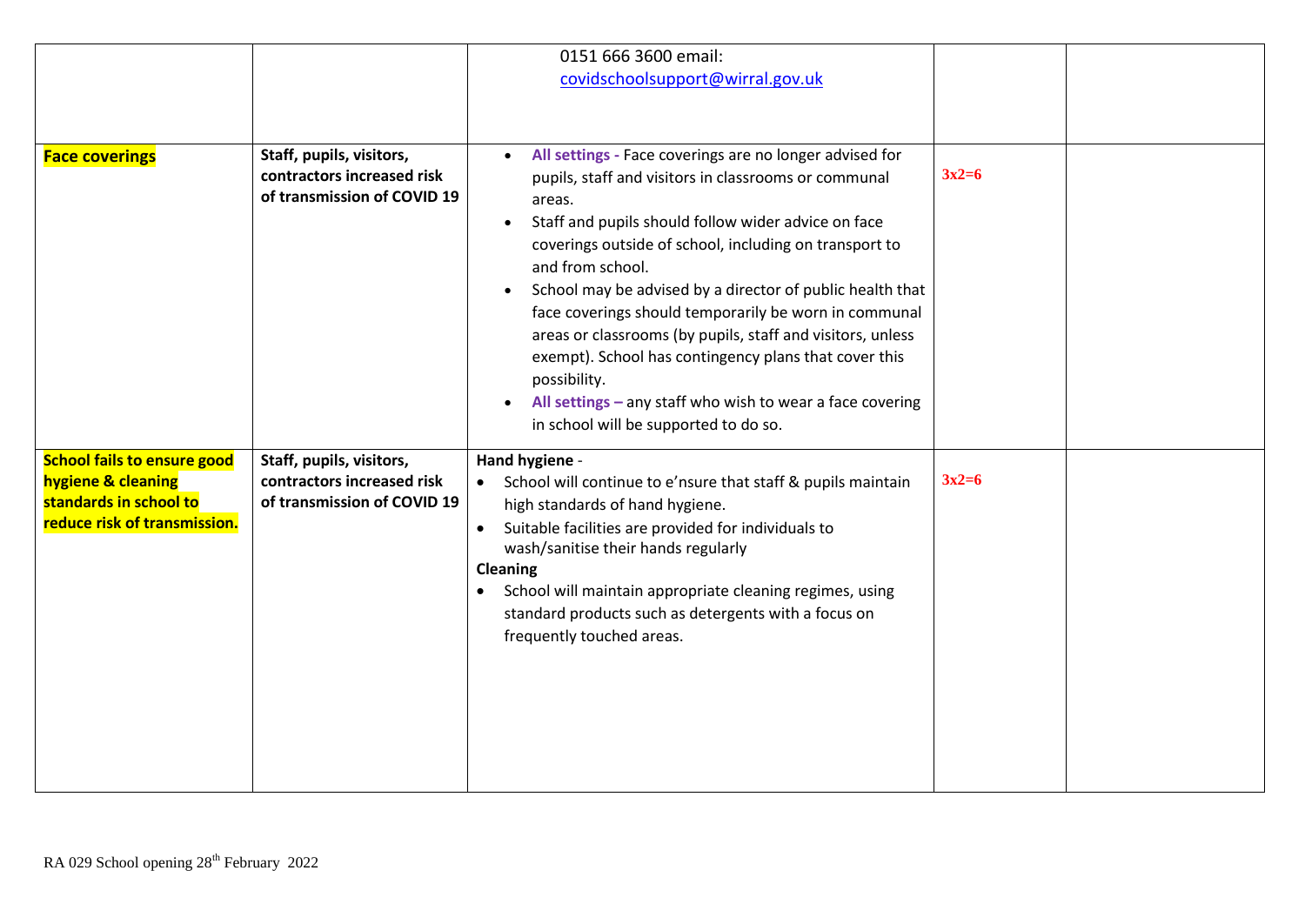| <b>Ventilation - failure to</b><br>ensure all occupied spaces<br>are well ventilated. | Staff, pupils, visitors,<br>contractors increased risk<br>of transmission of COVID 19        | When school is in operation, it is well ventilated with<br>comfortable teaching environments.<br>Poorly ventilated spaces have been identified [insert details<br>$\bullet$<br>of any areas here plus control measures in place to improve<br>them]<br>Outside space will be used, where practical.                                                                                                                                                                                                                                                                                                                                                                                                                                                                                                                                                                                                                                                                                                                                                                        | $3x2=6$ |
|---------------------------------------------------------------------------------------|----------------------------------------------------------------------------------------------|----------------------------------------------------------------------------------------------------------------------------------------------------------------------------------------------------------------------------------------------------------------------------------------------------------------------------------------------------------------------------------------------------------------------------------------------------------------------------------------------------------------------------------------------------------------------------------------------------------------------------------------------------------------------------------------------------------------------------------------------------------------------------------------------------------------------------------------------------------------------------------------------------------------------------------------------------------------------------------------------------------------------------------------------------------------------------|---------|
| <b>Close Contacts</b>                                                                 | <b>Staff, pupils, visitors,</b><br>contractors increased risk<br>of transmission of COVID 19 | From 24 February, routine contact tracing will end.<br>Contacts will no longer be required to self-isolate or<br>advised to take daily tests.<br>Local health teams continue to use contact tracing and<br>$\bullet$<br>provide context-specific advice where they assess this to<br>be necessary as part of their role in managing infectious<br>diseases.<br>Staff or pupils who are close contacts should:<br>avoid contact with anyone who is at higher risk<br>$\circ$<br>of becoming severely unwell if they are infected<br>with COVID-19, especially those whose immune<br>system means they are at higher risk of serious<br>illness from COVID-19, despite vaccination<br>limit close contact with other people especially<br>$\circ$<br>in crowded, enclosed or poorly ventilated<br>spaces<br>wear a well-fitting face covering made with<br>$\circ$<br>multiple layers or a surgical face mask if you do<br>need to have close contact with other people, or<br>you are in a crowded place<br>wash hands frequently with soap and water or use hand sanitiser | $3X2=6$ |
| Positive case unaware of<br>new guidance                                              | Staff, pupils, visitors,<br>contractors increased risk                                       | Those with a positive test result will be advised to try to<br>$\circ$                                                                                                                                                                                                                                                                                                                                                                                                                                                                                                                                                                                                                                                                                                                                                                                                                                                                                                                                                                                                     | $3x2=6$ |
|                                                                                       | of transmission of COVID 19                                                                  | stay at home and avoid contact with other people:<br>Staff for 5 days<br>$\circ$<br>Pupils for 3 days<br>$\circ$                                                                                                                                                                                                                                                                                                                                                                                                                                                                                                                                                                                                                                                                                                                                                                                                                                                                                                                                                           |         |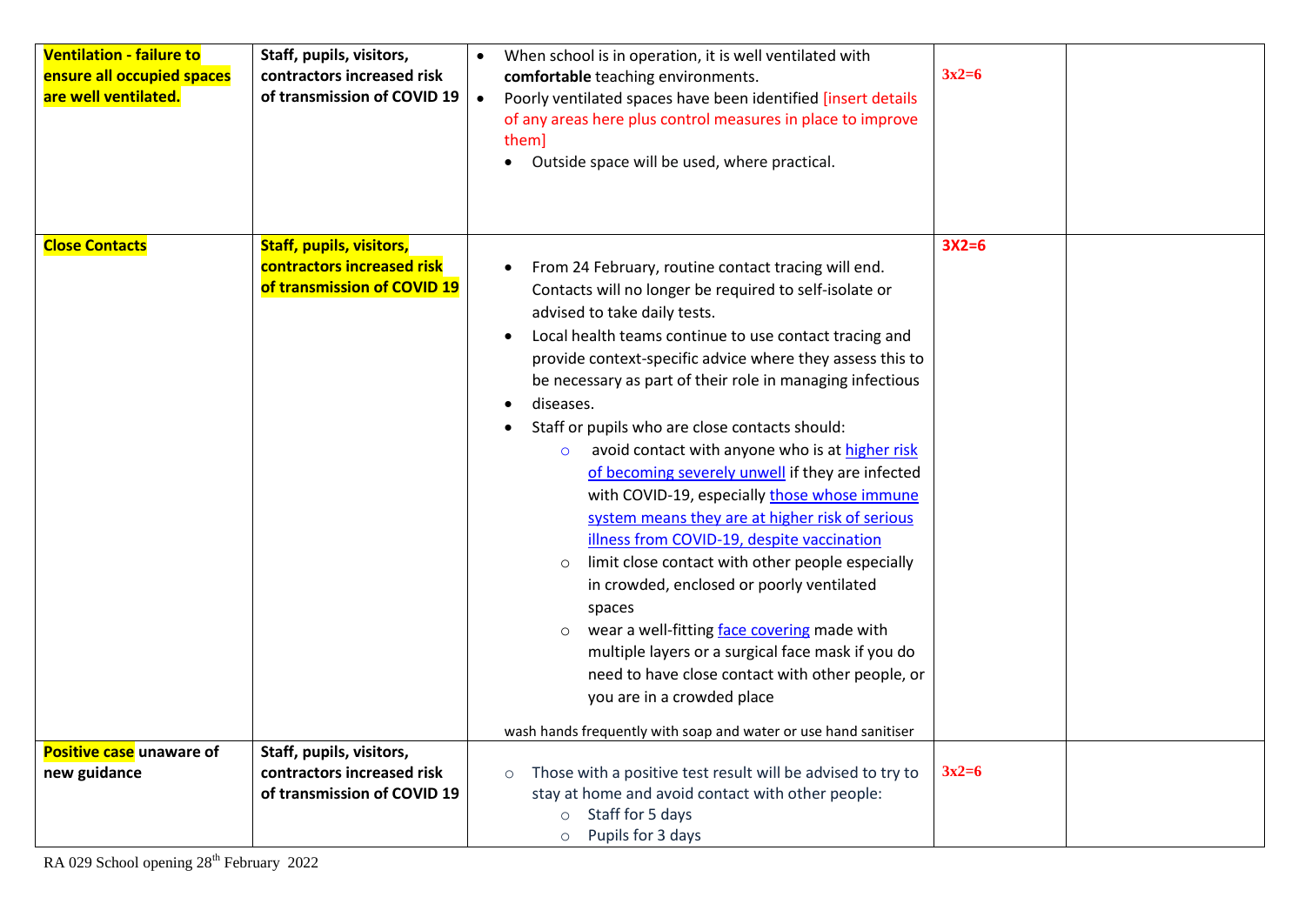|                                                                                                                                                                                                                                                                                                                                                           |                                                                                       | Both pupils and staff should try to stay home and avoid<br>contact with others if they have symptoms of a<br>respiratory infection and a high temperature or if they<br>feel unwell (returning to school when they feel well<br>enough, and no longer have a high temperature)                                                                                                                                                                                                                                                                                               |                                                                                              |                                                                                              |
|-----------------------------------------------------------------------------------------------------------------------------------------------------------------------------------------------------------------------------------------------------------------------------------------------------------------------------------------------------------|---------------------------------------------------------------------------------------|------------------------------------------------------------------------------------------------------------------------------------------------------------------------------------------------------------------------------------------------------------------------------------------------------------------------------------------------------------------------------------------------------------------------------------------------------------------------------------------------------------------------------------------------------------------------------|----------------------------------------------------------------------------------------------|----------------------------------------------------------------------------------------------|
| <b>Asymptomatic testing</b>                                                                                                                                                                                                                                                                                                                               | Staff, pupils, visitors,<br>contractors increased risk<br>of transmission of COVID 19 | Staff and students in all education and childcare<br>settings are no longer required to carry out twice<br>weekly asymptomatic testing.<br>Free testing no longer available for schools and no<br>longer advised in specialist settings<br>If there's an outbreak in school, local directors of public<br>health might advise testing for staff, and for pupils of<br>secondary age and above, for a period of time<br>Spare tests should be kept and only used if advised by<br>your local health protection team, local authority or<br>director of public health".        | $3X2=6$                                                                                      |                                                                                              |
| People at higher risk of<br><b>becoming seriously unwell</b><br>from a respiratory infection,<br><b>including COVID-19</b><br>older people<br>those who are<br>pregnant<br>those who are<br>unvaccinated<br>people of any<br>age whose immune<br>system means they<br>are at higher risk of<br>serious illness<br>people of any age<br>with certain long- | Staff, pupils, visitors,<br>contractors increased risk<br>of transmission of COVID 19 | School is aware that certain staff and pupils may be at<br>higher risk becoming seriously unwell from respiratory<br>infections.<br>People in this category are advised to follow Living safely<br>with respiratory infections including Covid 19<br>School will discuss any concerns with employees and<br>parents/carers. And this may form the basis of a personal<br>risk assessment.<br>Employees who have received personal advice from their<br>specialist or clinician on additional precautions to take<br>should continue to follow that advice and advise school. | $3X2=6$<br><b>Review this</b><br>score as the<br>more measures<br>in place will<br>reduce it | If you identify any actions<br>to complete, transfer<br>them to the action plan<br>below (5) |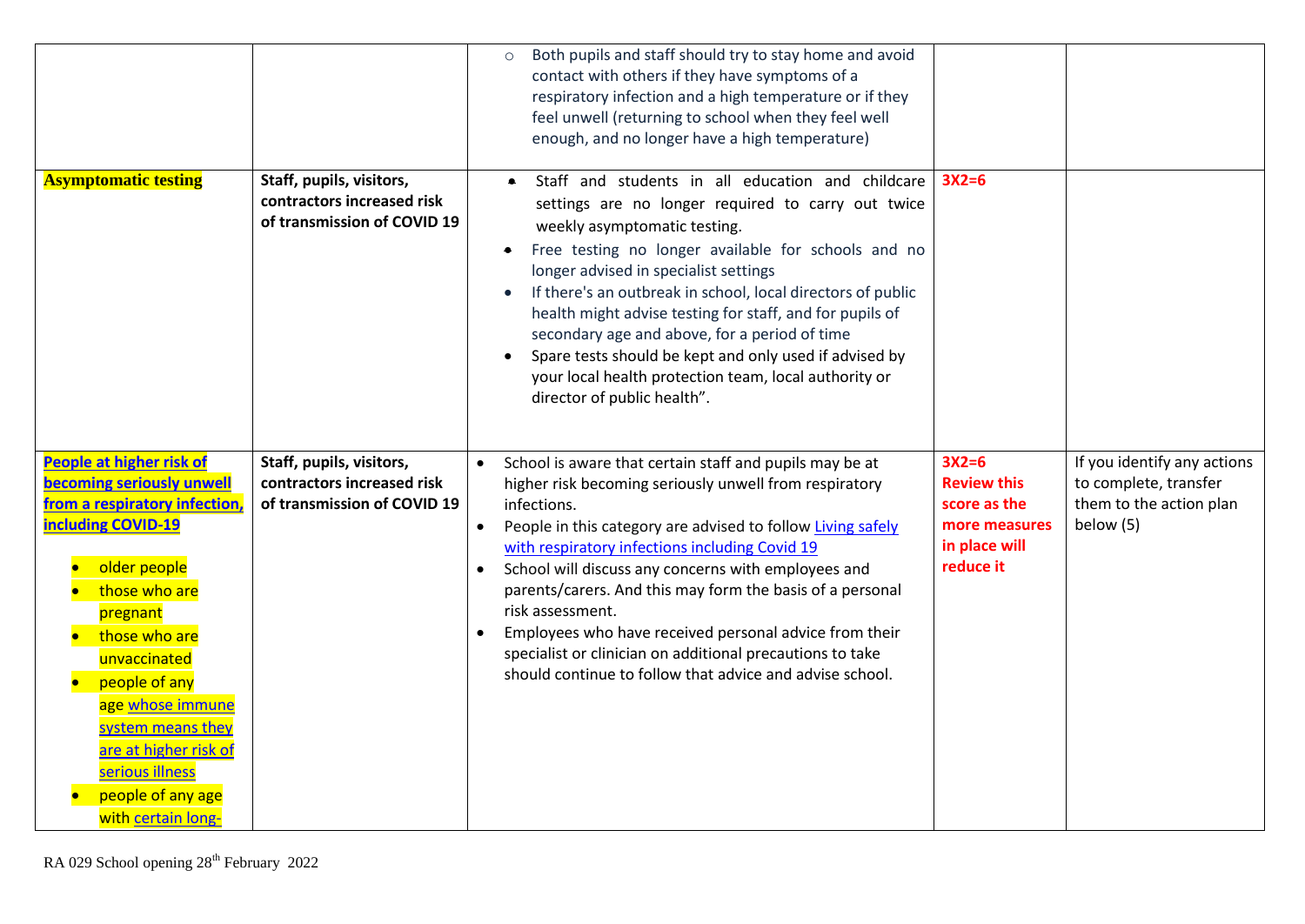| term conditions                 |                                                                                       |                                                                                                                  |         |  |
|---------------------------------|---------------------------------------------------------------------------------------|------------------------------------------------------------------------------------------------------------------|---------|--|
| <b>UPDATED Events in school</b> | Staff, pupils, visitors,<br>contractors increased risk<br>of transmission of COVID 19 | School completes a separate risk assessment for any events<br>held in school following the latest UKHSA guidance | $3X2=6$ |  |



| <b>Risk Rating</b> | <b>Action Required</b>                                                                                                 |
|--------------------|------------------------------------------------------------------------------------------------------------------------|
| $20 - 25$          | <b>Unacceptable</b> – stop activity and make immediate improvements                                                    |
| $10 - 16$          | <b>Urgent action</b> – take immediate action and stop activity, if<br>necessary, maintain existing controls vigorously |
| $5 - 9$            | <b>Action - Improve within specific timescales</b>                                                                     |
| $3 - 4$            | <b>Monitor</b> – but look to improve at review or if there is a significant<br>change                                  |
| $1 - 2$            | Acceptable - no further action but ensure controls are maintained<br>& reviewed                                        |

(1) List hazards *something with the potential to cause harm* here

(2) List groups of people who are especially at risk from the significant hazards which you have identified

(3) List existing controls here or note where the information may be found. Then try to quantify the level of risk *the likelihood of harm arising* that remains when the existing controls are in place based on the number of persons affected, how often they are exposed to the hazard and the severity of any consequence*.* Use this column to list the controls that you might take and develop all or some of that list into a workable action plan. Have regard for the level of risk, the cost of any action and the benefit you expect to gain. Agree the action plan with your team

RA 029 School opening 28<sup>th</sup> February 2022

 $3$  – Fairly likely